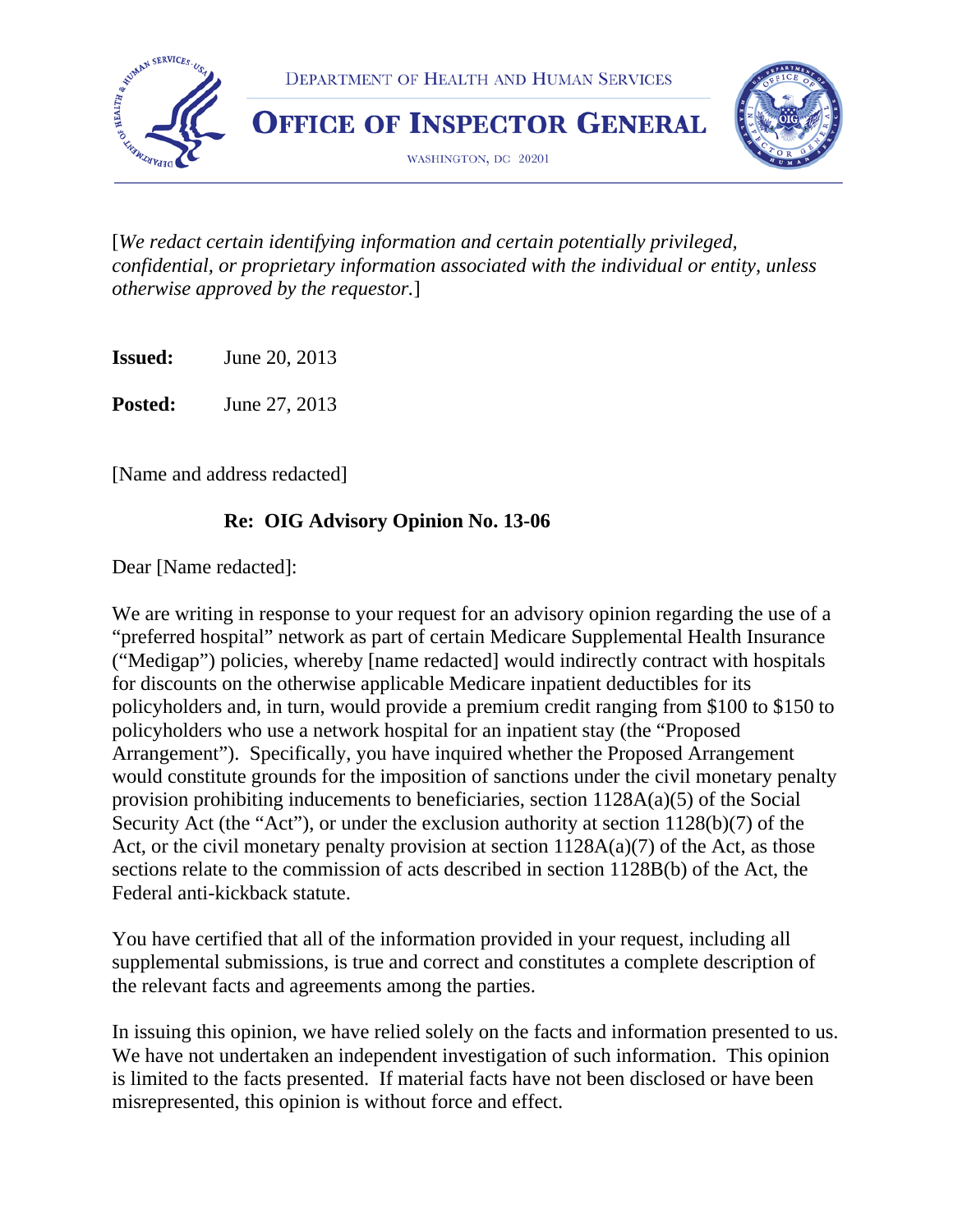Based on the facts certified in your request for an advisory opinion and supplemental submissions, we conclude that: (i) the Proposed Arrangement would not constitute grounds for the imposition of civil monetary penalties under section  $1128A(a)(5)$  of the Act; and (ii) although the Proposed Arrangement could potentially generate prohibited remuneration under the anti-kickback statute if the requisite intent to induce or reward referrals of Federal health care program business were present, the Office of Inspector General ("OIG") would not impose administrative sanctions on [name redacted] under sections  $1128(b)(7)$  or  $1128A(a)(7)$  of the Act (as those sections relate to the commission of acts described in section 1128B(b) of the Act) in connection with the Proposed Arrangement. This opinion is limited to the Proposed Arrangement and, therefore, we express no opinion about any ancillary agreements or arrangements disclosed or referenced in your request for an advisory opinion or supplemental submissions.

This opinion may not be relied on by any persons other than [name redacted], the requestor of this opinion, and is further qualified as set out in Part IV below and in 42 C.F.R. Part 1008.

# **I. FACTUAL BACKGROUND**

[Name redacted] (the "Requestor") is a licensed offeror of Medigap policies and other health insurance products. For some of its Medigap plans (the "Medigap Plans"),<sup>1</sup> the Requestor proposes to participate in an arrangement with a network management organization ("NMO") that has contracts with hospitals throughout the country ("Network Hospitals"). Under these contracts, Network Hospitals would provide discounts of up to 100 percent on Medicare inpatient deductibles incurred by the Requestor's Medigap Plan policyholders (the "Policyholders") that otherwise would be covered by the Requestor. The discounts would apply only to the Medicare Part A inpatient hospital deductibles covered by the Medigap Plans, and not to any other costsharing amounts. The Network Hospitals would provide no other benefit to the Requestor or its Policyholders as part of the Proposed Arrangement. The Requestor would pay the NMO a fee for administrative services each time the Requestor receives this discount from a Network Hospital.

If a Policyholder is admitted to a hospital other than a Network Hospital, the Requestor would pay the full or partial Part A hospital deductible, as provided under the Medigap Plan. The Proposed Arrangement would not affect the liability of any Policyholder for payments for covered services, whether provided by a Network Hospital or any other hospital. The NMO's hospital network would be open to any accredited, Medicarecertified hospital that meets the requirements of applicable state laws and that has

 <sup>1</sup> The Proposed Arrangement would apply to all types of Medigap plans offered by the Requestor, except its Medigap Plan A and High Deductible Plan F.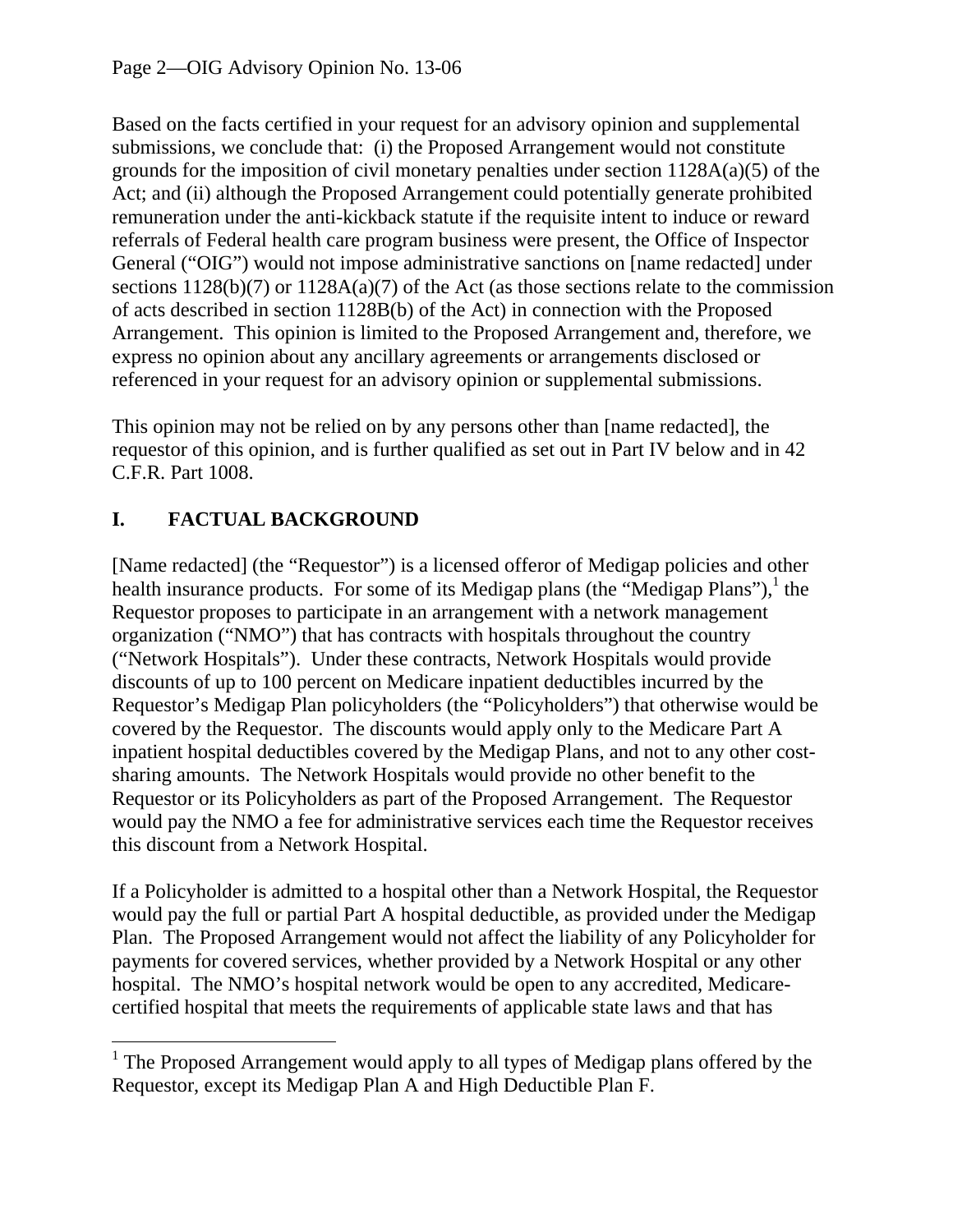contractually agreed with the NMO to discount all or a portion of the Part A deductible for Policyholders.

The Requestor would return a portion of the savings resulting from the Proposed Arrangement directly to any Policyholder who has an inpatient stay at a Network Hospital where the Medigap Plan covers the Part A deductible and the Policyholder has not yet maximized his or her annual Part A inpatient benefit. The savings would be shared with the Policyholder in the form of a reduction in the Policyholder's next month's premium by an amount ranging from  $$100$  to  $$150<sup>2</sup>$ . This feature of the Requestor's Medigap Plans would be announced to Policyholders post-enrollment via an introductory cover letter and membership identification card that includes: (1) the NMO's logo and telephone number; (2) materials describing the Proposed Arrangement; and (3) hyperlinks to the Requestor's website, which would give guidance on how to learn more about the Network Hospitals by state.

Savings realized by the Requestor under the Proposed Arrangement would be reflected in the Requestor's annual experience exhibits (which reflect loss ratios) filed with the various state insurance departments that regulate the premium rates charged by Medigap insurers. Thus, the savings realized from the Proposed Arrangement would be taken into account when state insurance departments review and approve the rates.

## **II. LEGAL ANALYSIS**

### **A. Law**

The anti-kickback statute makes it a criminal offense to knowingly and willfully offer, pay, solicit, or receive any remuneration to induce or reward referrals of items or services reimbursable by a Federal health care program. See section 1128B(b) of the Act. Where remuneration is paid purposefully to induce or reward referrals of items or services payable by a Federal health care program, the anti-kickback statute is violated. By its terms, the statute ascribes criminal liability to parties on both sides of an impermissible "kickback" transaction. For purposes of the anti-kickback statute, "remuneration" includes the transfer of anything of value, directly or indirectly, overtly or covertly, in cash or in kind.

 $2<sup>2</sup>$  The range in premium credit amount accounts for inflation in future years. If a Policyholder's premium payment is under the applicable premium credit amount, the remainder of the premium credit would carry over and be applied to the next month's premium. If a Policyholder terminates his or her Medigap Plan, any unused premium credit would be applied to any outstanding balance on the account, and he or she would receive a check for the amount of the balance of the premium credit minus any outstanding account balance.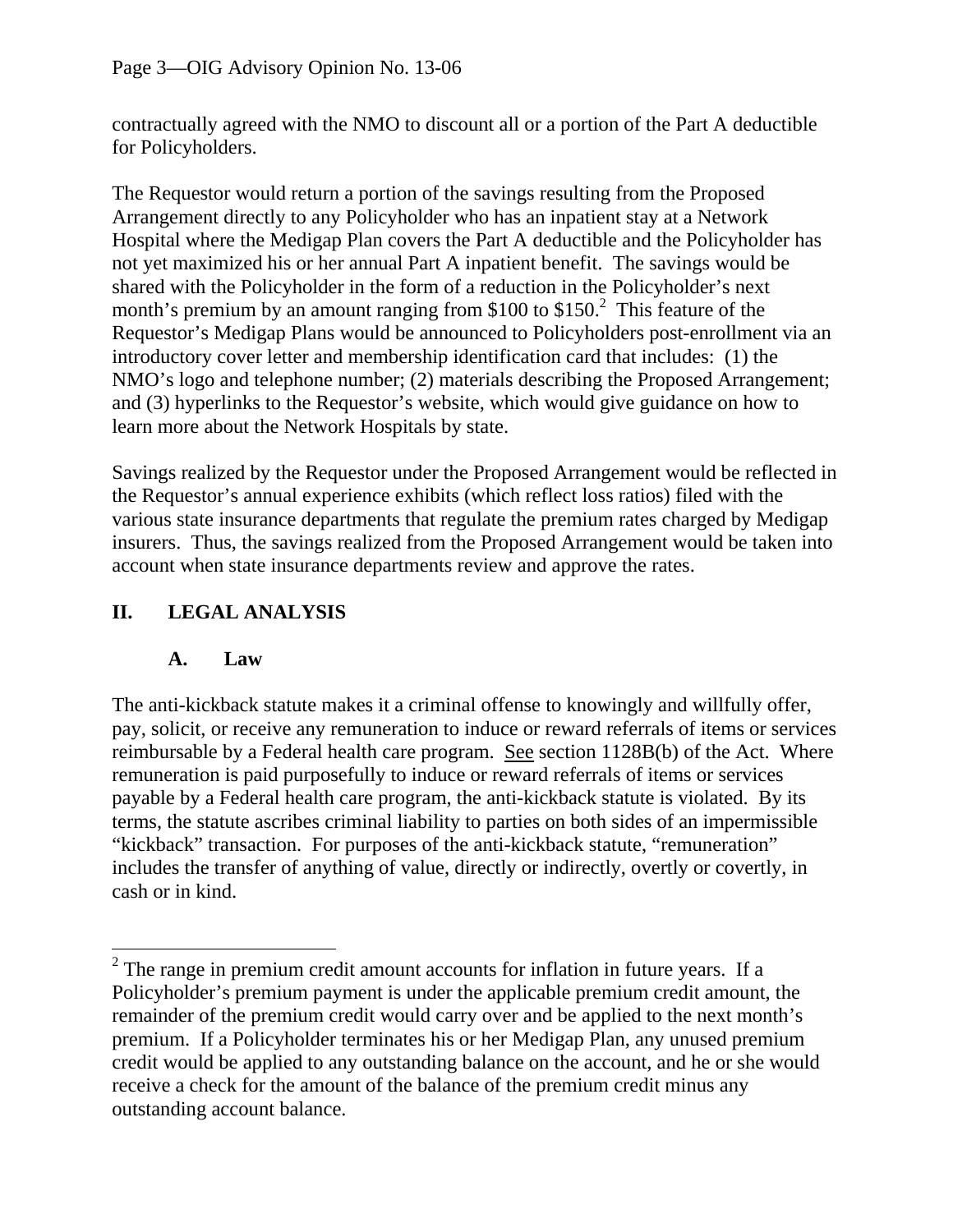The statute has been interpreted to cover any arrangement where one purpose of the remuneration was to obtain money for the referral of services or to induce further referrals. See, e.g., United States v. Borrasi, 639 F.3d 774 (7th Cir. 2011); United States v. McClatchey, 217 F.3d 823 (10th Cir. 2000); United States v. Davis, 132 F.3d 1092 (5th Cir. 1998); United States v. Kats, 871 F.2d 105 (9th Cir. 1989); United States v. Greber, 760 F.2d 68 (3d Cir. 1985), cert. denied, 474 U.S. 988 (1985). Violation of the statute constitutes a felony punishable by a maximum fine of \$25,000, imprisonment up to five years, or both. Conviction will also lead to automatic exclusion from Federal health care programs, including Medicare and Medicaid. Where a party commits an act described in section 1128B(b) of the Act, the OIG may initiate administrative proceedings to impose civil monetary penalties on such party under section 1128A(a)(7) of the Act. The OIG may also initiate administrative proceedings to exclude such party from the Federal health care programs under section 1128(b)(7) of the Act.

The Department of Health and Human Services has promulgated safe harbor regulations that define practices that are not subject to the anti-kickback statute because such practices would be unlikely to result in fraud or abuse. See 42 C.F.R. § 1001.952. The safe harbors set forth specific conditions that, if met, assure entities involved of not being prosecuted or sanctioned for the arrangement qualifying for the safe harbor. However, safe harbor protection is afforded only to those arrangements that precisely meet all of the conditions set forth in the safe harbor. Two safe harbors potentially apply to the Proposed Arrangement. The safe harbor for waivers of beneficiary coinsurance and deductible amounts, 42 C.F.R. § 1001.952(k), permits hospitals to waive the Medicare Part A inpatient deductible in certain circumstances. In addition, the safe harbor for reduced premium amounts offered by health plans, 42 C.F.R. § 1001.952(l), allows plans to reduce an enrollee's obligation to pay cost-sharing or premium amounts in certain circumstances.

Section  $1128A(a)(5)$  of the Act provides for the imposition of civil monetary penalties against any person who offers or transfers remuneration to a Medicare or state health care program (including Medicaid) beneficiary that the benefactor knows or should know is likely to influence the beneficiary's selection of a particular provider, practitioner, or supplier of any item or service for which payment may be made, in whole or in part, by Medicare or a state health care program (including Medicaid). The OIG may also initiate administrative proceedings to exclude such party from the Federal health care programs. Section 1128A(i)(6) of the Act defines "remuneration" for purposes of section 1128A(a)(5) as including "transfers of items or services for free or for other than fair market value."

### **B. Analysis**

The Proposed Arrangement is a straightforward agreement by the Network Hospitals to discount the Medicare inpatient deductible for the Requestor's Policyholders—an amount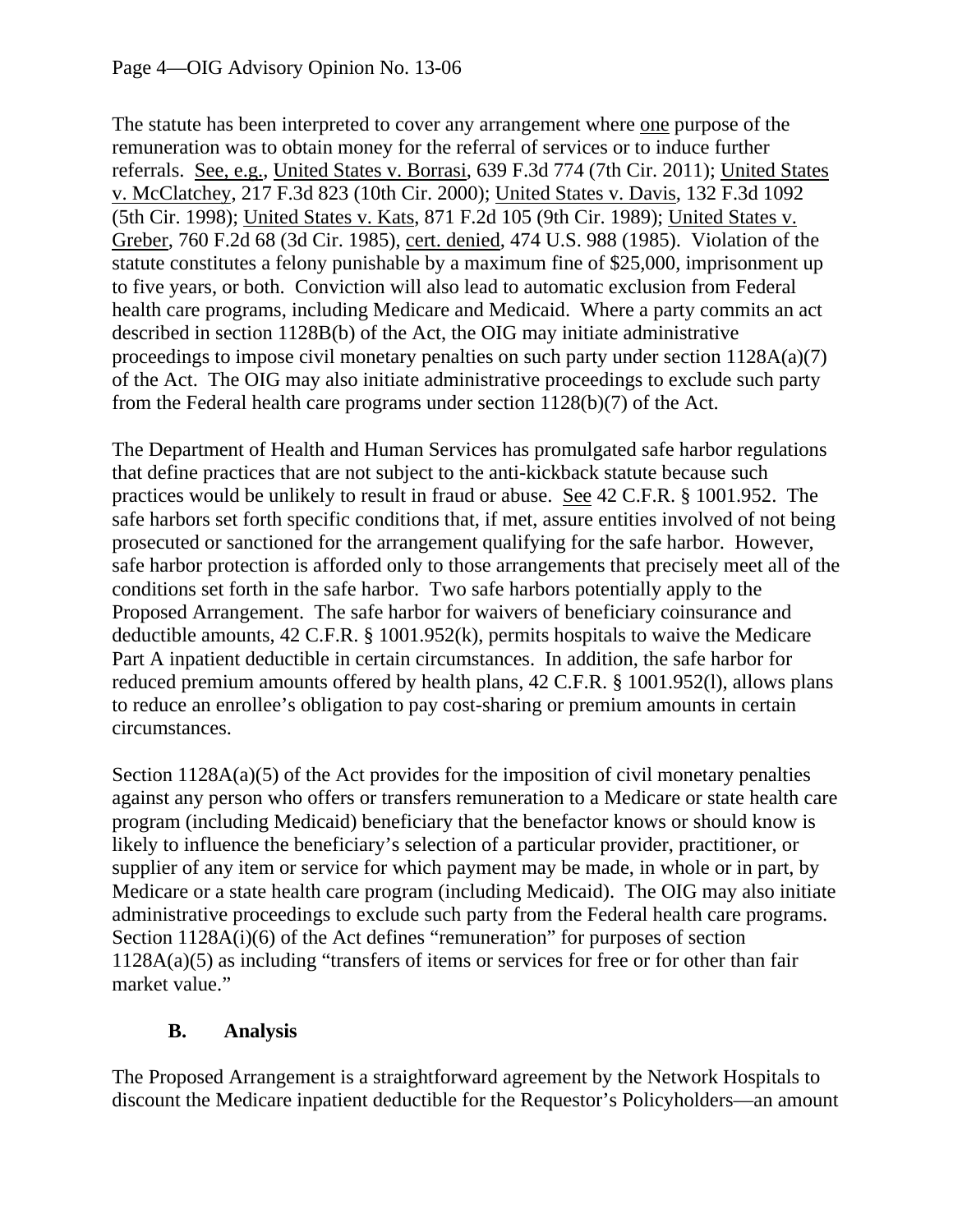for which the Requestor otherwise would be liable. The law is clear that prohibited remuneration under the anti-kickback statute may include waivers of Medicare costsharing amounts. Likewise, relief of a financial obligation may constitute a prohibited kickback.

In addition, the Requestor would pass back a portion of its savings, in the form of a premium credit to any Policyholder who has an inpatient stay at a Network Hospital. The premium credit would implicate not only the anti-kickback statute (as remuneration for selecting the Network Hospital), but also the civil monetary prohibition on inducements to beneficiaries. Accordingly, we must examine both prongs of the Proposed Arrangement.

The Proposed Arrangement would not qualify for protection under either the safe harbor for waivers of beneficiary coinsurance and deductible amounts or the safe harbor for reduced premium amounts offered by health plans. The safe harbor for waivers of beneficiary coinsurance and deductible amounts would offer no protection to the Proposed Arrangement, because it specifically excludes such waivers when they are part of an agreement with an insurer, such as the Requestor. See 42 C.F.R. §  $1001.952(k)(1)(iii)$ . The safe harbor for reduced premium amounts offered by health plans also would offer no protection to the Proposed Arrangement. That safe harbor requires health plans to offer the same reduced cost-sharing or premium amounts to all enrollees, see 42 C.F.R. § 1001.952(l)(1), whereas, under the Proposed Arrangement, premium discounts would be offered only to those enrollees who choose Network Hospitals.

Absent any safe harbor protection, we must apply careful scrutiny to determine whether the Proposed Arrangement poses no more than a minimal risk of fraud and abuse under the anti-kickback statute. We conclude that, in combination with Medigap coverage, the discounts offered on inpatient deductibles by the Network Hospitals, and the premium credits offered by the Requestor to Policyholders who have inpatient stays at Network Hospitals, would present a sufficiently low risk of fraud or abuse under the anti-kickback statute for the following reasons.

First, neither the discounts nor the premium credits would increase or affect per-service Medicare payments. With the exception of certain pass-through payments and outlier payments, Part A payments for inpatient services are fixed; they are unaffected by beneficiary cost-sharing.

Second, the Proposed Arrangement would be unlikely to increase utilization. In particular, the discounts effectively would be invisible to the Policyholders, because they would apply only to the portion of the individual's cost-sharing obligations that the individual's supplemental insurance otherwise would cover. In addition, we have long held that the waiver of fees for inpatient services is unlikely to result in significant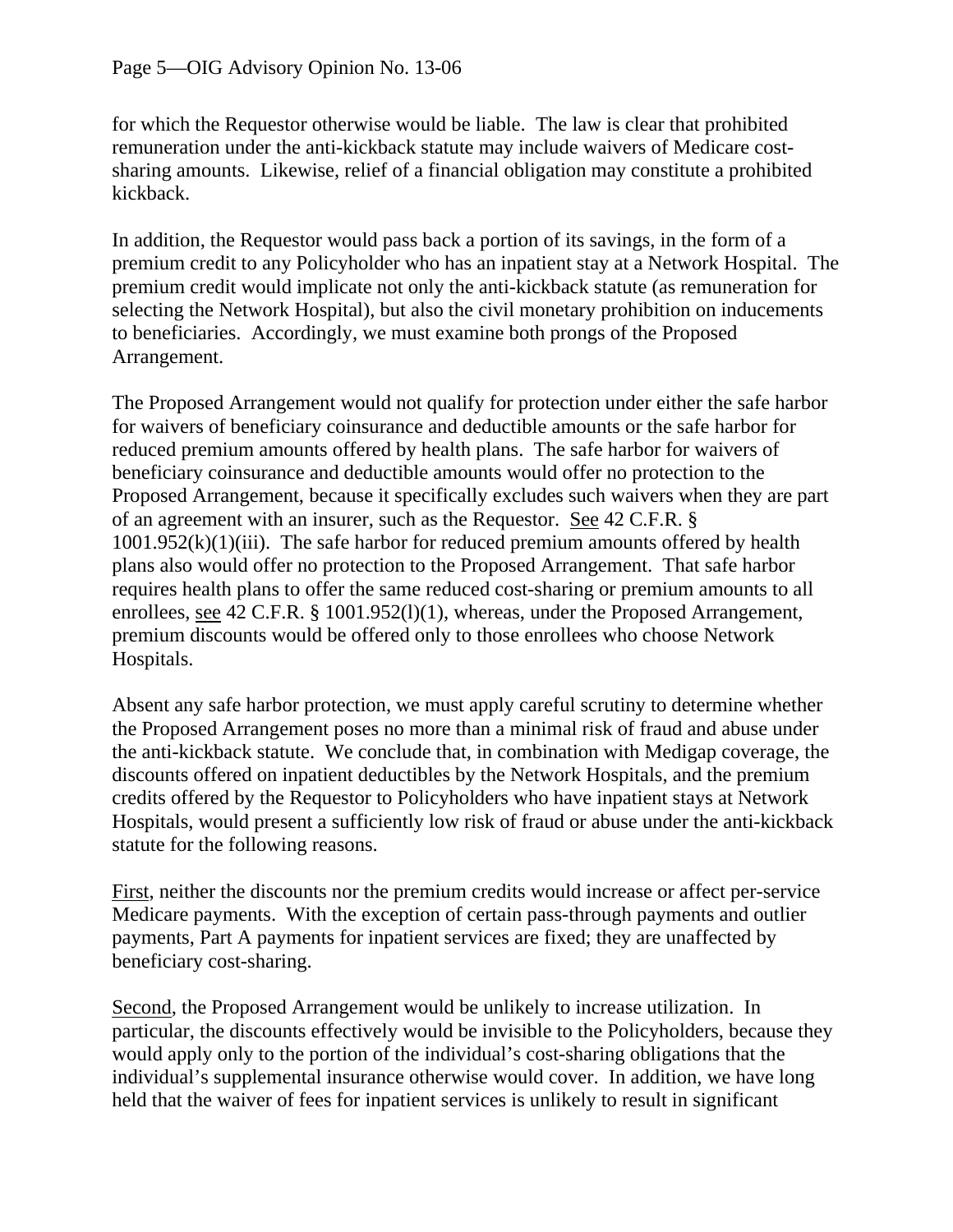increases in utilization. See, e.g., Preamble to Final Rule: OIG Anti-Kickback Provisions, 56 Fed. Reg. 35,952, 35,962 (July 29, 1991).

Third, the Proposed Arrangement should not unfairly affect competition among hospitals, because membership in the NMOs' hospital networks would be open to any accredited, Medicare-certified hospital that meets the requirements of applicable state laws.

Fourth, the Proposed Arrangement would be unlikely to affect professional medical judgment, because the Policyholders' physicians and surgeons would receive no remuneration, and the Policyholder would remain free to go to any hospital without incurring any additional out-of-pocket expense.

The premium credit also would implicate the prohibition on inducements to beneficiaries. Unlike incentives to enroll in an insurance plan, which do not implicate the prohibition, see 65 Fed. Reg. 24,000, 24,407 (Apr. 26, 2000), the premium credits under the Proposed Arrangement would be offered to induce the Policyholders to select a particular provider (i.e., a Network Hospital) from a broader group of eligible providers. Such inducements fall within the prohibition. Id.

The definition of remuneration for purposes of section 1128A(a)(5) of the Act includes an exception for differentials in coinsurance and deductible amounts as part of a benefit plan design, as long as the differentials are properly disclosed to affected parties and meet certain other applicable requirements. See Section  $1128A(i)(6)(C)$  of the Act. This exception permits benefit plan designs under which plan enrollees pay different costsharing amounts depending on whether, for example, they use network or non-network providers. Although the premium credit is not technically a differential in a coinsurance or deductible amount, it would have substantially the same purpose and effect as such a differential. We therefore conclude that the premium credit would present a sufficiently low risk of fraud or abuse under the prohibition on inducements to beneficiaries.

Finally, the Proposed Arrangement has the potential to lower Medigap costs for the Policyholders who select Network Hospitals, without increasing costs to those who do not. Moreover, because savings realized from the Proposed Arrangement would be reported to state insurance rate-setting regulators, the Proposed Arrangement has the potential to lower costs for all Policyholders.

Based on the totality of the facts and circumstances, and given the sufficiently low risk of fraud or abuse and the potential for savings for beneficiaries, we would not impose administrative sanctions on the Requestor under the anti-kickback statute or the prohibition on inducements to beneficiaries in connection with the Proposed Arrangement.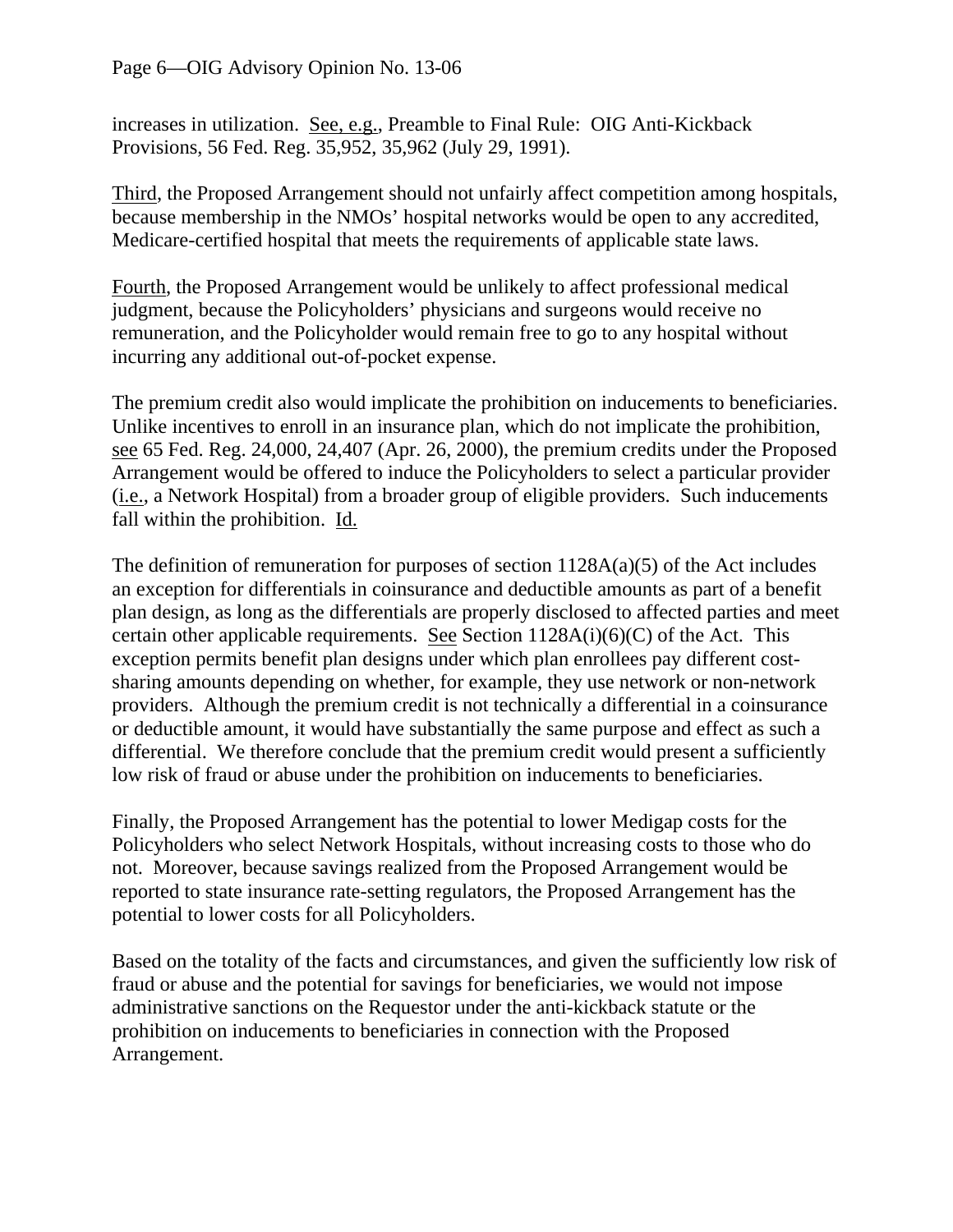We note, however, that our opinion relates only to the application of the anti-kickback statute and the prohibition on inducements to beneficiaries. We have no authority and do not express any opinion as to whether the Proposed Arrangement complies with other Federal laws and regulations, including those administered by the Centers for Medicare & Medicaid Services, or with any state laws, including state insurance laws.

## **III. CONCLUSION**

Based on the facts certified in your request for an advisory opinion and supplemental submissions, we conclude that: (i) the Proposed Arrangement would not constitute grounds for the imposition of civil monetary penalties under section 1128A(a)(5) of the Act; and (ii) although the Proposed Arrangement could potentially generate prohibited remuneration under the anti-kickback statute if the requisite intent to induce or reward referrals of Federal health care program business were present, the OIG would not impose administrative sanctions on [name redacted] under sections 1128(b)(7) or 1128A(a)(7) of the Act (as those sections relate to the commission of acts described in section 1128B(b) of the Act) in connection with the Proposed Arrangement. This opinion is limited to the Proposed Arrangement and, therefore, we express no opinion about any ancillary agreements or arrangements disclosed or referenced in your request for an advisory opinion or supplemental submissions.

## **IV. LIMITATIONS**

The limitations applicable to this opinion include the following:

- This advisory opinion is issued only to [name redacted], the requestor of this opinion. This advisory opinion has no application to, and cannot be relied upon by, any other individual or entity.
- This advisory opinion may not be introduced into evidence by a person or entity other than [name redacted] to prove that the person or entity did not violate the provisions of sections 1128, 1128A, or 1128B of the Act or any other law.
- This advisory opinion is applicable only to the statutory provisions specifically noted above. No opinion is expressed or implied herein with respect to the application of any other Federal, state, or local statute, rule, regulation, ordinance, or other law that may be applicable to the Proposed Arrangement, including, without limitation, the physician self-referral law, section 1877 of the Act (or that provision's application to the Medicaid program at section 1903(s) of the Act).